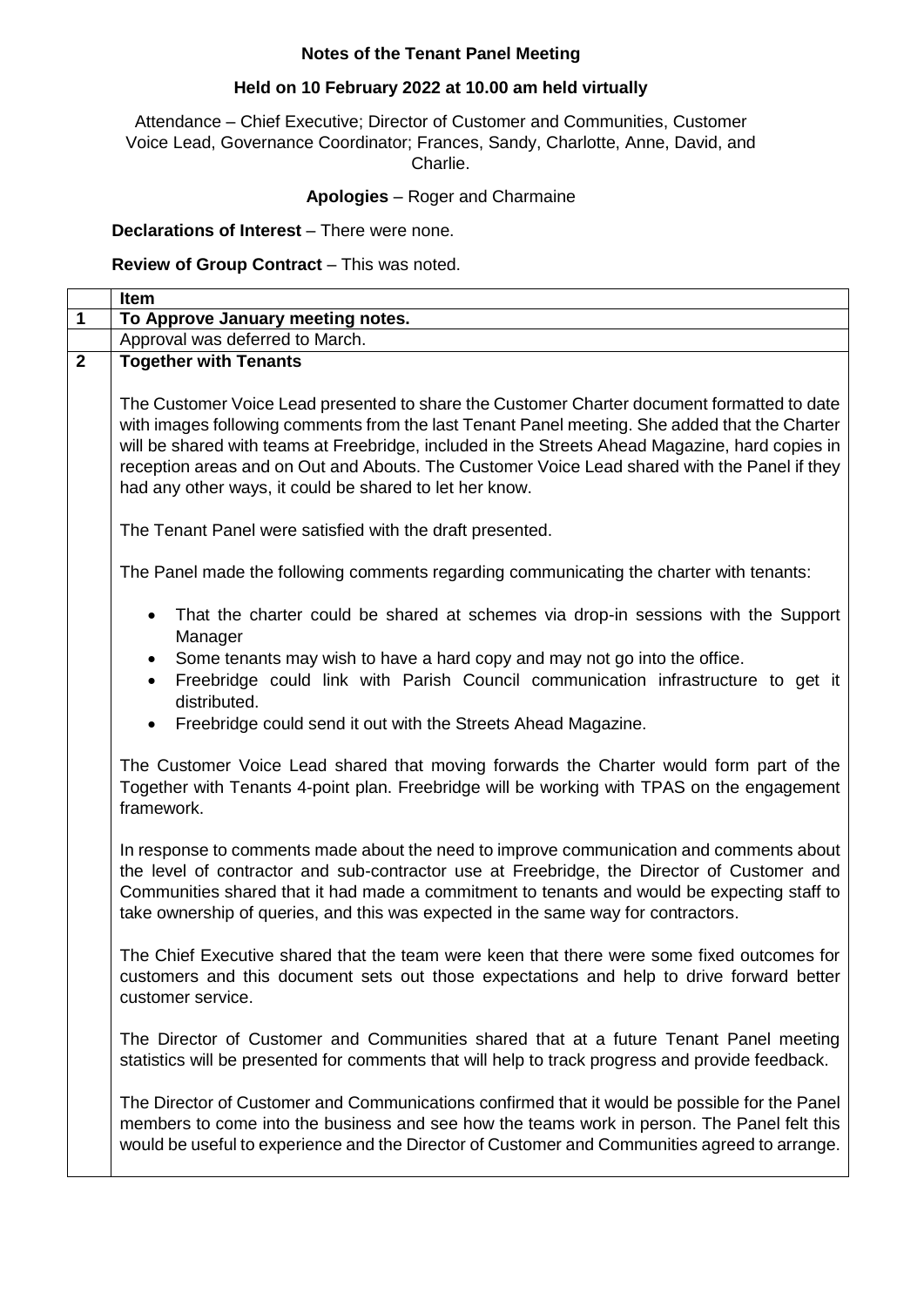| The Tenant Panel commented that they were pleased to hear that the team were looking to make<br>a difference, and to meet the teams and measure how the improvements being put in place<br>progress.                                                                                                                                                                                                                                                                                                                                                                                                                                                                                                                                                                                                                                                                                                                                                                                                                                                                                                                                                                                                                                                                                                                                                                                                                                                                                                                                                                                                                                                                                                                                                                                                            |  |
|-----------------------------------------------------------------------------------------------------------------------------------------------------------------------------------------------------------------------------------------------------------------------------------------------------------------------------------------------------------------------------------------------------------------------------------------------------------------------------------------------------------------------------------------------------------------------------------------------------------------------------------------------------------------------------------------------------------------------------------------------------------------------------------------------------------------------------------------------------------------------------------------------------------------------------------------------------------------------------------------------------------------------------------------------------------------------------------------------------------------------------------------------------------------------------------------------------------------------------------------------------------------------------------------------------------------------------------------------------------------------------------------------------------------------------------------------------------------------------------------------------------------------------------------------------------------------------------------------------------------------------------------------------------------------------------------------------------------------------------------------------------------------------------------------------------------|--|
| $\mathbf{3}$<br><b>TPAS Proposal</b>                                                                                                                                                                                                                                                                                                                                                                                                                                                                                                                                                                                                                                                                                                                                                                                                                                                                                                                                                                                                                                                                                                                                                                                                                                                                                                                                                                                                                                                                                                                                                                                                                                                                                                                                                                            |  |
| The Director of Customer and Communities shared slides regarding the TPAS re-engineering<br>tenant engagement proposal. She advised that the work they do will help Freebridge achieve the<br>key commitments laid out in the Customer Charter and Together with Tenants plan.                                                                                                                                                                                                                                                                                                                                                                                                                                                                                                                                                                                                                                                                                                                                                                                                                                                                                                                                                                                                                                                                                                                                                                                                                                                                                                                                                                                                                                                                                                                                  |  |
| In addition, the Director added that the work of TPAS will bring in more tenant voices.                                                                                                                                                                                                                                                                                                                                                                                                                                                                                                                                                                                                                                                                                                                                                                                                                                                                                                                                                                                                                                                                                                                                                                                                                                                                                                                                                                                                                                                                                                                                                                                                                                                                                                                         |  |
| The Director of Customer and Communities shared that the Customer Service Committee pilot<br>over the coming months would review the TPAS work. She added that the Board was due to<br>discuss the membership of the Customer Service Committee at their meeting in February and a<br>further update would be provided to the Panel at the March meeting.                                                                                                                                                                                                                                                                                                                                                                                                                                                                                                                                                                                                                                                                                                                                                                                                                                                                                                                                                                                                                                                                                                                                                                                                                                                                                                                                                                                                                                                       |  |
| The Governance Coordinator agreed to post a hard copy of the proposal to all Tenant Panel<br>members for information with the next agenda and slides from the meeting would be circulated<br>on email.                                                                                                                                                                                                                                                                                                                                                                                                                                                                                                                                                                                                                                                                                                                                                                                                                                                                                                                                                                                                                                                                                                                                                                                                                                                                                                                                                                                                                                                                                                                                                                                                          |  |
| The following responses were provided from Tenant Panel queries as well as commented noted:                                                                                                                                                                                                                                                                                                                                                                                                                                                                                                                                                                                                                                                                                                                                                                                                                                                                                                                                                                                                                                                                                                                                                                                                                                                                                                                                                                                                                                                                                                                                                                                                                                                                                                                     |  |
| TPAS will share best practice and what has worked well for other organisations in<br>recruiting more tenants to engage with Freebridge. When more information is available<br>on this aspect it will be shared with the Tenant Panel for input.<br>Comment that Freebridge should link up with existing groups in communities to feedback<br>٠<br>to Freebridge, Tenant Panel or Customer Service Committee<br>Comment that Freebridge should consider that tenants from different villages and areas<br>$\bullet$<br>will have similar issues so perhaps do mini surveys.<br>A Tenant Panel Member shared that in the past there was meeting held with the Board<br>٠<br>and it had worked well, one of the ideas at the time was where tenants were allowed to<br>go in small groups and have a look at issues.<br>A Panel Member advised that younger tenant s may not be able to attend during the day,<br>٠<br>and online meetings should be considered during an evening.<br>Following a query about going out in person to villages, the Director of Customer and<br>Communities shared that Out and Abouts had been arranged now for 2022.<br>Following a query from a Panel member regarding how the work force feel about the project and<br>the changes, the Customer Voice Lead shared that she had been to a few team meetings, and<br>they were happy with the charter and were welcoming change.<br>The Chief Executive shared staff were hoping for more improved system and processes to work<br>to, so that they can provide better services to customers. It is part of the Great Place to Work<br>project. Following a query, the Chief Executive shared that there was a new appraisal system<br>and the improvements in the business being taken forward to give them the tools and clear |  |
| direction that it is customer first in the jobs that they do.<br><b>Rent Increase Support Plan</b><br>4                                                                                                                                                                                                                                                                                                                                                                                                                                                                                                                                                                                                                                                                                                                                                                                                                                                                                                                                                                                                                                                                                                                                                                                                                                                                                                                                                                                                                                                                                                                                                                                                                                                                                                         |  |
|                                                                                                                                                                                                                                                                                                                                                                                                                                                                                                                                                                                                                                                                                                                                                                                                                                                                                                                                                                                                                                                                                                                                                                                                                                                                                                                                                                                                                                                                                                                                                                                                                                                                                                                                                                                                                 |  |
| The Plan had been circulated and it was agreed to provide feedback at the next meeting.                                                                                                                                                                                                                                                                                                                                                                                                                                                                                                                                                                                                                                                                                                                                                                                                                                                                                                                                                                                                                                                                                                                                                                                                                                                                                                                                                                                                                                                                                                                                                                                                                                                                                                                         |  |
| <b>Any Other Business</b><br>5                                                                                                                                                                                                                                                                                                                                                                                                                                                                                                                                                                                                                                                                                                                                                                                                                                                                                                                                                                                                                                                                                                                                                                                                                                                                                                                                                                                                                                                                                                                                                                                                                                                                                                                                                                                  |  |
| Following a query about assistance to tenants who have been affected by the rising energy<br>prices, the Director of Customer and Communities shared that the Rent Increase Support Plan<br>includes this aspect.                                                                                                                                                                                                                                                                                                                                                                                                                                                                                                                                                                                                                                                                                                                                                                                                                                                                                                                                                                                                                                                                                                                                                                                                                                                                                                                                                                                                                                                                                                                                                                                               |  |
| What did we do well - Feedback from the Meeting<br>6                                                                                                                                                                                                                                                                                                                                                                                                                                                                                                                                                                                                                                                                                                                                                                                                                                                                                                                                                                                                                                                                                                                                                                                                                                                                                                                                                                                                                                                                                                                                                                                                                                                                                                                                                            |  |